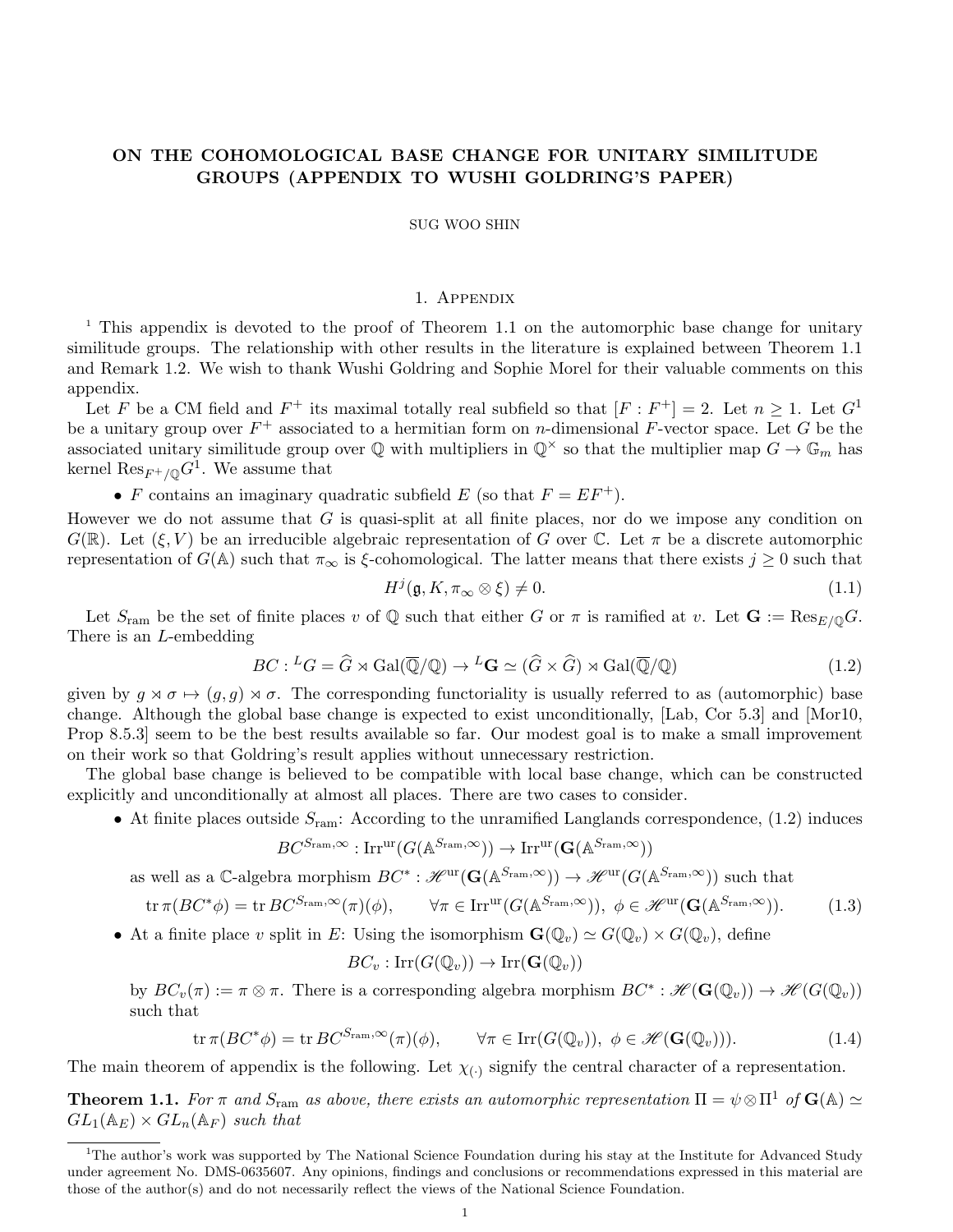- (i)  $\Pi^{S_{\text{ram}}, \infty} \simeq BC^{S_{\text{ram}}, \infty}(\pi^{S_{\text{ram}}, \infty}),$
- (ii)  $\Pi_v \simeq BC_v(\pi_v)$  for any place  $v \in S_{\text{ram}}$  which splits in E,
- (iii) The infinitesimal character of  $\Pi_{\infty}$  is the same as that of  $({\xi \otimes \xi})^{\vee}$  of  $\mathbf{G}(\mathbb{C}) \simeq G(\mathbb{C}) \times G(\mathbb{C})$ .
- $(iv) \chi_{\Pi^1}|_{\mathbb{A}_E^{\times}} = \psi^c/\psi \text{ and } (\Pi^1)^{\vee} \simeq \Pi^1 \circ c.$
- (v)  $\Pi^1$  is isomorphic to an isobaric sum  $\Pi_1 \boxplus \cdots \boxplus \Pi_r$  for some  $r \geq 1$  and discrete automorphic representations  $\Pi_i$  such that  $\Pi_i^{\vee} \simeq \Pi_i \circ c$ .

The theorem is due to Labesse ([Lab, Cor 5.3]) if the following two conditions hold.

- $\xi$  has regular highest weight or  $G(\mathbb{R})$  is compact modulo center,
- $\bullet$   $\overline{[F^+ : \mathbb{Q}]} \geq 2.$

(Labesse makes it clear in his footnote 1 that the second condition can be removed with additional work. He works with unitary groups rather than their similitude groups but it should not be difficult to carry over his results.) In the other cases his method does not apply as his condition (\*) in the corollary 5.3 is hardly satisfied. The failure of  $(*)$  causes the trouble that the coefficients in a certain sum are no longer nonnegative and have alternating signs. His argument relies on the nonvanishing of that sum, which is not obvious when there are alternating signs.

The purity of weight for intersection cohomology is what enables us to get around the above difficulty coming from alternating signs. This strategy (already used by [CL99, Thm A.4.2, Prop A.4.3], based on a result of Kottwitz for a simpler Shimura variety) was adopted in [Mor10, Cor 8.5.3], which led to the proof of Theorem 1.1 modulo the fact that it proves (i) and (ii) outside an unspecified finite set of finite primes unless G is quasi-split over Q. (Strictly speaking, Morel works in the setting  $F^+ = \mathbb{Q}$ . However her method yields a similar result without that assumption. On the other hand, see [Mor10, Rem 8.5.4] for a case when the unspecified set can be specified.) Thus our contribution may be seen as getting rid of the unspecified set from the picture. For this it could have sufficed to supply necessary changes and complements to Morel's proof. However, for the reader's convenience and completeness of the argument, we decided to rewrite the proof, sketchy as it may sometimes be. No originality is claimed on our part.

Remark 1.2. Eventually the above theorem should be a consequence of the most general base change result for  $G$ , which would follow from a full stabilization of the (twisted) invariant trace formula for  $G$  and  $\bf{G}$  and their endoscopic groups, with all the complicated terms. As such a general result would have to await some years to come,<sup>2</sup> we find it reasonable to prove here a simple case, namely Theorem 1.1, especially when it has an immediate arithmetic application.

1.1. Proof of Theorem 1.1. We will freely adopt the notation and terminology of [Mor10]. (The reader may refer to the index at the end of that book.) Occasionally we adopt a few things from [Shi11] as well. The symbols  $\xi$  and V will be used interchangeably. (The former is used in [Shi11] while the latter in [Mor10].) One notable difference from [Mor10] is our selection of notation for groups, which is as follows:

- $\bullet$  G is a unitary similitude group as above, and H denotes its elliptic endoscopic group.
- $\mathbf{G} := \text{Res}_{E/\mathbb{Q}} G \times_{\mathbb{Q}} E$ ,  $\mathbf{H} := \text{Res}_{E/\mathbb{Q}} H \times_{\mathbb{Q}} E$ .

(Compare this with the two different uses of **G** and **H** in [Mor10]. For instance see §2.3 and §8.4 in that book.)

Choose a Hecke character  $\omega : \mathbb{A}_E^{\times}$  $E/E^{\times} \to \mathbb{C}^{\times}$  whose restriction to  $\mathbb{A}^{\times}/\mathbb{Q}^{\times}$  is the quadratic character associated to the extension  $E/\mathbb{Q}$  via class field theory. Let  $\text{Ram}(\omega)$  be the set of finite primes v such that  $\omega$  is ramified at a place dividing v. We may and will arrange that every prime v in Ram( $\omega$ ) splits in E. For each elliptic endoscopic group H of G, one uses  $\omega$  to fix an L-embedding  $\eta: {}^L H \to {}^L G$  as in [Shi11, §3.2]. Then  $\eta$  is unramified outside  $S \cup \text{Ram}(\omega)$ .

Let p be a prime outside  $S_{ram} \cup Ram(\omega)$  and  $\wp$  a prime of  $F_0$  dividing p. Put  $S := S_{ram} \cup Ram(\omega) \cup \{p\}.$ As G is unramified at p, it has a smooth reductive integral model over  $\mathbb{Z}_p$ . Choose a place  $\lambda$  not divided by p. For  $i \geq 0$ , define a  $\lambda$ -adic vector space

$$
H^{i}(\mathrm{Sh}, V) := \varinjlim_{K} H^{i}(M^{K}(G, \mathcal{X})_{\overline{\mathbb{Q}}}^{*}, IC^{K}V_{\overline{\mathbb{Q}}}),
$$

<sup>&</sup>lt;sup>2</sup>At the time of press Chung Pang Mok released a paper extending Arthur's endoscopic classification for automorphic representations to quasi-split unitary groups. This represents a significant step.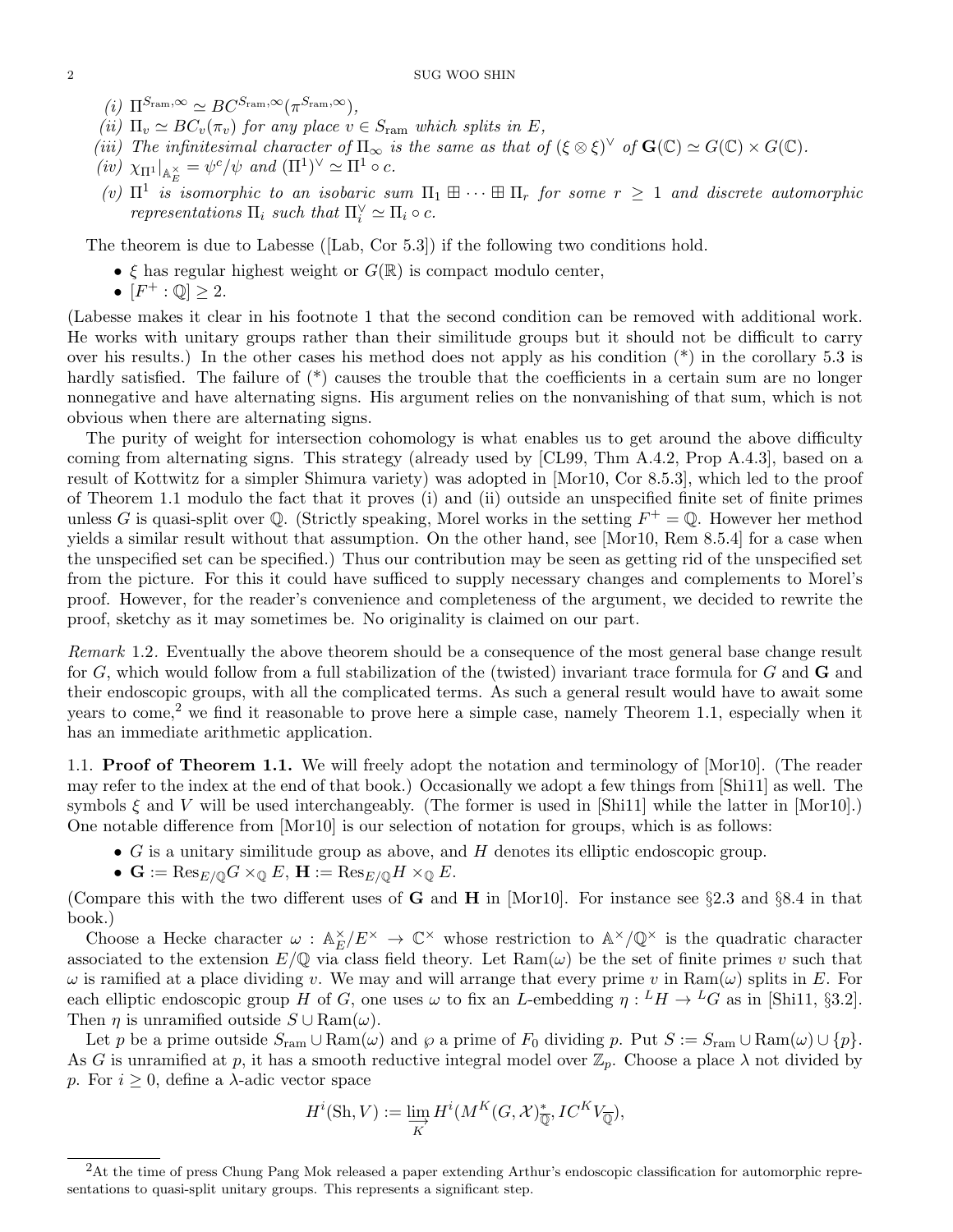ON THE COHOMOLOGICAL BASE CHANGE FOR UNITARY SIMILITUDE GROUPS (APPENDIX TO WUSHI GOLDRING'S PAPER)3

where  $K = K^p G(\mathbb{Z}_p)$ , and  $K^p$  runs over all sufficiently small open compact subgroups  $K^p$  of  $G(\mathbb{A}^{p,\infty})$ . Define

$$
W_{\lambda}^+ := \sum_{2|i} H^i(\mathrm{Sh}, V), \quad W_{\lambda}^- := \sum_{2\nmid i} H^i(\mathrm{Sh}, V), \quad W_{\lambda} = W_{\lambda}^+ - W_{\lambda}^-,
$$

which are considered in the Grothendieck group of  $\mathcal{H}(G(\mathbb{A}^{p,\infty})) \times \mathcal{H}(G(\mathbb{Q}_p), G(\mathbb{Z}_p)) \times \text{Frob}_{\wp}^{\mathbb{Z}}$ -modules (cf. [Mor10, Rem 6.3.3]). In view of Zucker's conjecture (proved by Looijenga, Saper-Stern and Looijenga-Rapoport) and the Matsushima-Borel-Casselman's formula, (1.1) implies that  $H^j(\text{Sh}, V) \neq 0$ . In particular,

$$
W_{\lambda}^{+} \neq 0 \quad \text{or} \quad W_{\lambda}^{-} \neq 0. \tag{1.5}
$$

It is primarily due to Beilinson, Deligne and Pink that  $IC^{K}V_{\overline{0}}$  is pure of some weight and the following is satisfied (cf. [Mor10, pp.112-113];  $IC^{K}V_{\overline{0}}$  is pure of weight 0 there due to the assumption of the assumption that  $V$  is pure of weight 0, but we do not impose it here).

**Lemma 1.3.** There exists some integer  $a \in \mathbb{Z}$  such that for every  $i \geq 0$ , every eigenvalue  $\alpha$  of Frob<sub> $\alpha$ </sub> on  $H^i(\mathrm{Sh}, V)$  is a Weil i + a-number.

Corollary 6.3.2, Remark 6.3.3 and Proposition 8.3.1 of [Mor10] state that

**Proposition 1.4.** Let  $f^{\infty} = f^{p,\infty} \mathbf{1}_{G(\mathbb{Z}_p)}$  with  $f^{p,\infty} \in \mathcal{H}(G(\mathbb{A}^{p,\infty}))$ .

(i) One can construct a function  $f^H = (f^H)^{p,\infty} f^{H,(j)} f^H_\xi \in C_c^\infty(H(\mathbb{A}), \xi_H^{-1})$  for each elliptic endoscopic triple  $(H, s, \eta_0)$  such that for every sufficiently large integer  $j > 0$ ,

$$
\text{tr}\,(\Phi_{\wp}^j f^{\infty} | W_{\lambda}) = \sum_{(H,s,\eta_0) \in \mathcal{E}(G)} \iota(G,H)ST^H(f^{H,(j)}).
$$

(ii) Suppose that  $f_{\text{max}}^H \in C_c^{\infty}(H(\mathbb{A}), \xi_H^{-1})$  and  $\phi^H \in C_c^{\infty}(\mathbf{H}^0(\mathbb{A}), \xi_H^{-1})$  are associated in the sense of [Lab99, 3.2] and that  $f_{\infty}^H$  and  $\phi_{\infty}^H$  are as in [Mor10, Prop 8.3.1]. Then there is a constant  $c \in \mathbb{R}^\times$  (independent of  $\phi^{\mathbf{H}}$  and  $f^H$ ) such that

$$
T^{\mathbf{H}}(\phi^{\mathbf{H}}) = c \cdot ST^H(f^H).
$$

Now we are ready to start the proof. In the notation of diagram of [Shi11,  $(4.18)$ ] (exception:  $\eta$  is used instead of  $\tilde{\eta}$  to conform to the notation of [Mor10]), we have commutative diagrams

$$
\mathcal{H}^{\mathrm{ur}}(\mathbf{G}(\mathbb{A}^{S,\infty})) \xrightarrow{\tilde{\zeta}^*} \mathcal{H}^{\mathrm{ur}}(\mathbf{H}(\mathbb{A}^{S,\infty})) \qquad \text{Irr}^{\mathrm{ur}}(\mathbf{G}(\mathbb{A}^{S,\infty})) \xleftarrow{\tilde{\zeta}_*} \text{Irr}^{\mathrm{ur}}(\mathbf{H}(\mathbb{A}^{S,\infty}))
$$
(1.6)  
\n
$$
BC^* \qquad BC^* \qquad BC \qquad BC \qquad BC
$$
\n
$$
\mathcal{H}^{\mathrm{ur}}(G(\mathbb{A}^{S,\infty})) \xrightarrow{\eta^*} \mathcal{H}^{\mathrm{ur}}(H(\mathbb{A}^{S,\infty})) \qquad \text{Irr}^{\mathrm{ur}}(G(\mathbb{A}^{S,\infty})) \xleftarrow{\tilde{\zeta}_*} \text{Irr}^{\mathrm{ur}}(H(\mathbb{A}^{S,\infty}))
$$

and similarly over  $\mathbb{A}^{S,p,\infty}$ . Choose any  $\phi^{S,p,\infty} \in \mathcal{H}^{\text{ur}}(\mathbf{G}(\mathbb{A}^{S,p,\infty}))$ . Put  $(\phi^H)^{S,p,\infty} := \widetilde{\zeta}^*(\phi^{S,p,\infty})$ ,  $f^{S,p,\infty} := \widetilde{\zeta}^*(\phi^{S,p,\infty})$  $BC^*(\phi^{S,p,\infty})$  and  $(f^H)^{S,p,\infty} := \eta^*(f^{S,p,\infty})$ . Take  $\phi_p$ ,  $\phi_p^H$ ,  $f_p$  and  $f_p^H$  to be the unit elements in the corresponding unramified Hecke algebras. At  $S_1$  choose  $f_S$  and let  $f_S^H$  be its transfer. Make a hypothesis, depending on  $f_S$ , that there exists  $\phi_S$  (resp.  $\phi_S^{\mathbf{H}}$ ) whose BC-transfer is  $f_S$  (resp.  $f_S^H$ ). (This assumption will be satisfied by our later choice of fs.) Since p splits in E, one can find a function  $\phi_p^{\mathbf{H},(j)}$  such that  $f_p^{H,(j)}$ and  $\phi_p^{\mathbf{H},(j)}$  are associated in the sense of Labesse. At infinity, by construction ([Kot90, §7], see also [Mor10, 6.2])  $f_{\xi}^H$  is a finite linear combination of Euler-Poincaré functions. Hence there exists  $\phi_{\xi}^H$  such that  $f_{\xi}^H$  and  $\phi_{\xi}^{\mathbf{H}}$  are associated ([Mor10, Cor 8.1.11]).

Applying  $(1.3)$  at finite places away from S one obtains

$$
\text{tr}\, (\Phi_{\wp}^j f^\infty | W_\lambda) = \text{tr}\, (\Phi_{\wp}^j f_S \phi^{S, \infty} | B C^{S, \infty} (W_\lambda)).
$$

On the other hand the spectral expansion of  $T^{\rm H}(\phi^{\rm H})$  can be put in the form (cf. [Mor10, Prop 8.2.3] or [Art88, Thm 7.1])

$$
T^{\mathbf{H}}(\phi^{\mathbf{H}}) = \sum_{\Pi_{\mathbf{H}}} a_{\Pi_{\mathbf{H}}}^{\mathbf{H}}(f_S, \xi) \text{tr} \Pi_{\mathbf{H}}^{S, p, \infty}((\phi^{\mathbf{H}})^{S, p, \infty})
$$
(1.7)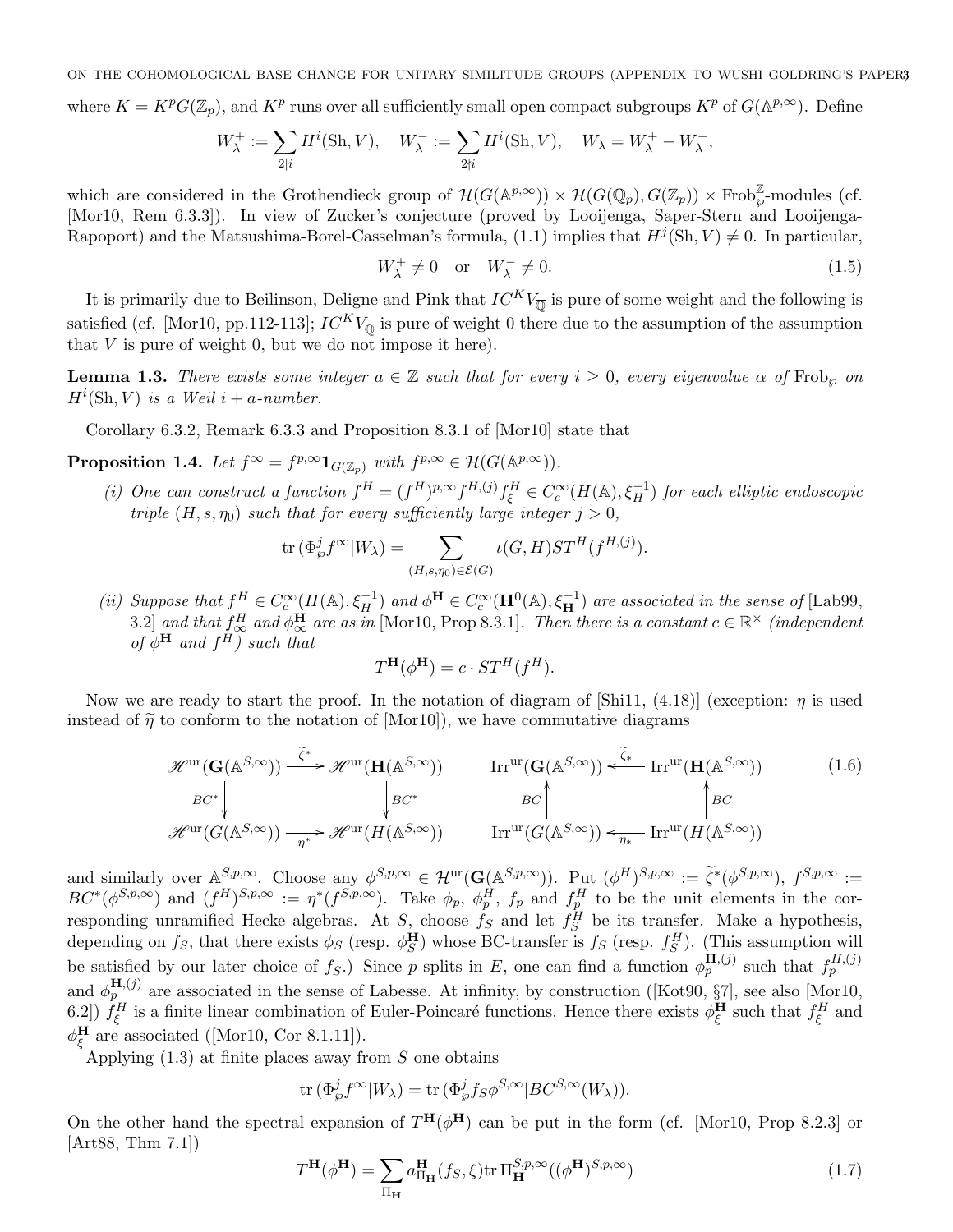where  $\Pi_H$  runs over automorphic representations of  $H(A)$  which are  $\theta$ -stable and  $\theta$ -discrete (but not necessarily discrete). Here we wrote  $a_{\Pi_{\mathbf{H}}}^{\mathbf{H}}(f_S, j, \xi)$  for

$$
a_{\text{disc}}(\Pi_{\mathbf{H}}) \cdot \text{tr} \left( \Pi_{\mathbf{H},p}(\phi_p^{\mathbf{H},(j)}) A_{\Pi_{\mathbf{H},p}} \right) \cdot \text{tr} \left( \Pi_{\mathbf{H},S}(\phi_S^{\mathbf{H}}) A_{\Pi_{\mathbf{H},S}} \right) \cdot \text{tr} \left( \Pi_{\mathbf{H},\infty}(\phi_\xi^{\mathbf{H}}) A_{\Pi_{\mathbf{H},\infty}} \right).
$$
(1.8)

Note that an intertwining operator for  $\theta$  is not needed in the expression  $tr \Pi_{\mathbf{H}}^{S,\infty}((\phi^{\mathbf{H}})^{S,\infty})$  of (1.7) because it does not matter for unramified representations up to sign (due to a normalization of the intertwining operator). (See the paragraph above (4.5) in [Shi11].)

We may use  $(1.6)$  to rewrite as

$$
T^{\mathbf{H}}(\phi^{\mathbf{H}}) = \sum_{\Pi_{\mathbf{H}}} a_{\Pi_{\mathbf{H}}}^{\mathbf{H}}(f_S, j, \xi) \cdot \operatorname{tr} \widetilde{\zeta}_*(\Pi_{\mathbf{H}}^{S, p, \infty})(\phi^{S, p, \infty}).
$$

Hence Proposition 1.4 tells us that  $\text{tr}(\Phi_{\varphi}^{j}f_{S}\phi^{S,\infty}|BC^{S,\infty}(W_{\lambda}))$  equals

$$
\sum_{(H,s,\eta_0)} \sum_{\Pi_{\mathbf{H}}} \iota(G,H) a_{\Pi_{\mathbf{H}}}^{\mathbf{H}}(f_S,j,\xi) \cdot \operatorname{tr} \widetilde{\zeta}_*(\Pi_{\mathbf{H}}^{S,p,\infty})(\phi^{S,p,\infty}).
$$

When the functions at  $S \cup \{p, \infty\}$  are fixed, there are only finitely many terms contributing to both sides of the formula as the choice of  $\phi^{S,p,\infty}$  varies (and the other functions outside  $S \cup \{p,\infty\}$  vary accordingly). By using the linear independence of  $\mathcal{H}^{\text{ur}}(G(\mathbb{A}^{S,p,\infty}))$ -modules, we deduce

$$
\operatorname{tr}\left(\Phi_{\varphi}^{j}f_{S}|W_{\lambda}\{\Pi^{S,p,\infty}\}\right) = \sum_{(H,s,\eta_{0})} \sum_{\tilde{\zeta}_{*}(\Pi_{\mathbf{H}}^{S,p,\infty}) \simeq BC(\pi^{S,p,\infty})} \iota(G,H)a_{\Pi_{\mathbf{H}}}^{\mathbf{H}}(f_{S},j,\xi). \tag{1.9}
$$

**Claim.** The left hand side of (1.9) does not vanish for some  $j \gg 0$  and  $f_S$ . Moreover this holds for  $f_S$  such that the following holds: for every H, any endoscopic transfer  $f_S^H$  of  $f_S$  is in the image of the BC-transfer from **H** to *H*. (Namely  $f_S^H$  is a BC-transfer of some  $\phi_S^{\mathbf{H}}$ .)

Proof of claim. For the first assertion it suffices to show that

$$
\operatorname{tr}(f_S|W_\lambda\{\Pi^{S,\infty}\}) = \operatorname{tr}(f_S|W_\lambda^+\{\Pi^{S,\infty}\}) - \operatorname{tr}(f_S|(W_\lambda^-\{\Pi^{S,\infty}\}) \in \operatorname{Groth}(\operatorname{Frob}_{\wp}^{\mathbb{Z}}) \otimes_{\mathbb{Z}} \mathbb{C}
$$

is nontrivial. Thanks to purity of weight, it is enough to show that  $\text{tr}(f_S|W_\lambda^?{\Pi^{S,\infty}})\neq 0$  for either  $? = +$  or ? = −. Take  $f_S = \mathbf{1}_{K_S}$  for an open compact subgroup  $K_S \subset G(\mathbb{Q}_S)$ . Since  $\pi$  is automorphic and cohomological, Matsushima-type formula for  $L^2$ -cohomology (see [Art96, §2] for instance) implies that  $H^j(\text{Sh}, V)$  contains  $\pi$  as a  $G(\mathbb{A}^{\infty})$ -submodule where j is as in (1.1). Hence  $\text{tr}(f_S|W^?_{\lambda}\{\Pi^{S,\infty}\}) \neq 0$  for  $? = +$ (resp. ? = −) when j is even (resp. odd), if  $K_S$  is small enough such that  $\pi_S$  has a nonzero  $K_S$ -fixed vector.

It remains to take care of the second requirement of the claim. This is satisfied if  $K_S$  is sufficiently small by the lemma  $8.4.1$ .(i) of [Mor10].

$$
\Box
$$

The claim implies that the right hand side of  $(1.9)$  is nonzero. In particular there exists a  $\theta$ -stable and θ-discrete automorphic representation  $\Pi_H$  such that  $\widetilde{\zeta}_*(\Pi_H^{S,p,\infty}) \simeq BC(\pi^{S,p,\infty})$ . Hence  $\Pi := \widetilde{\zeta}_*(\Pi_H)$ , defined to be a character twist of n-ind $_{\mathbf{H}(\mathbb{A})}^{\mathbf{G}(\mathbb{A})}\Pi_{\mathbf{H}}$  (see [Shi11, §4.4] for the precise definition), is automorphic and satisfies (iv) of the theorem, which amounts to the  $\theta$ -stable property of Π. A fortiori assertion (v) follows easily from the construction of  $\Pi$  and the fact that  $\Pi_H$  is  $\theta$ -stable and  $\theta$ -discrete. Moreover

$$
\Pi^{S,p,\infty} \simeq BC^{S,p,\infty}(\pi^{S,p,\infty}).\tag{1.10}
$$

The character identities at  $v \in S$  obtained from (1.9) have the form

$$
\operatorname{tr}(\phi_S|a\pi_S+\cdots)=\sum_H\sum_{i\in I_H}b_i\operatorname{tr}(\widetilde{\zeta}_*(\Pi_\mathbf{H}^i)(f_S)A_{\widetilde{\zeta}_*(\Pi_\mathbf{H}^i)})
$$

where a and  $b_i$  are nonzero complex numbers and  $I_H$  is a finite index set parametrizing  $\Pi_H^i$  such that  $BC(\pi^{S,p,\infty}) = (\Pi^i_H)^{S,p,\infty}$  and the summand of (1.9) is nonzero. The base change character identity at split places (cf. [Shi11, 4.2]) shows that there exists  $\Pi_{\mathbf{H}}^{i}$  (i.e. on the right hand side of (1.9)) such that  $BC_v(\pi_v) = \Pi_v$  for every  $v \in S$  split in E. So we could have defined  $\Pi$  by using that  $\Pi_{\mathbf{H}}^i$ . Then condition (ii) holds. Moreover, the coefficient for  $\Pi_{\mathbf{H}} = \Pi_{\mathbf{H}}^i$  in (1.9) being nonzero implies, in view of (1.8), that  $\Pi_{\mathbf{H},p}$ is unramified at p, since  $\phi_p^{\mathbf{H},(j)}$  belongs to the unramified Hecke algebra.